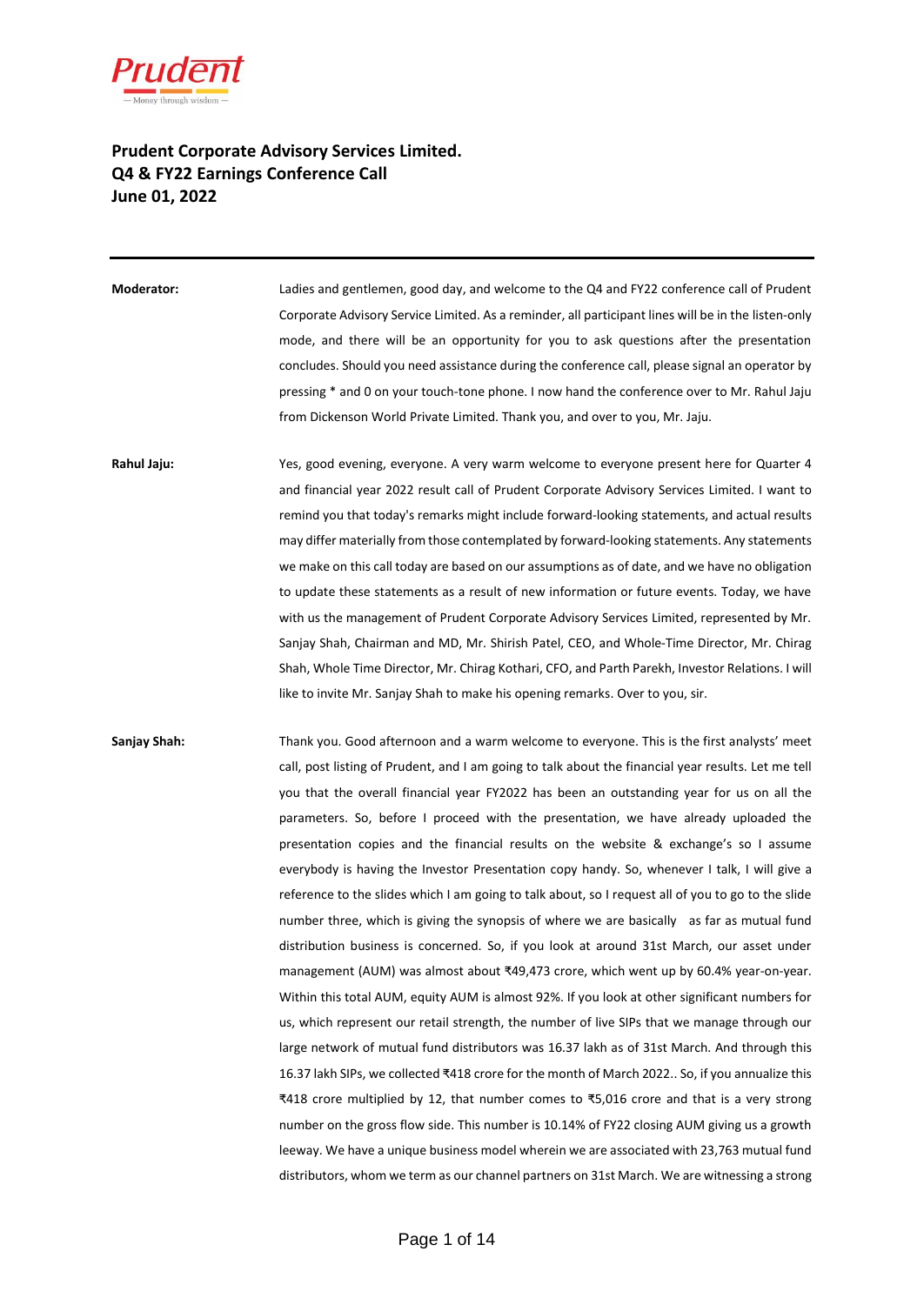

acceptance of mutual fund distributors joining Prudent platform. The number of mutual fund distributors empaneled with us increased to 23,763 in March 2022 from 16,853 a year ago. Almost 7,000 people have shown confidence and join our open platform in last year. Our retail strength is strong & we are ranked number three as far as managing retail assets are concerned as per CAMS Ranking. With a focus on retail AUM, our share in the Equity AUM of the industry has moved from 1.5% in March 2018 to.2.3% in March 22, which has been a robust growth overall. So, that is all about the mutual fund.

If you look at slide number four, Insurance is a very significant business for us other than the mutual fund distribution. We do the business of insurance in the name of Gennext Insurance Brokers & it's a material subsidiary of Prudent. So, last year in FY22, we collected a total premium of ₹254 crore which include ₹111 crore of fresh premium and through this Rs 254 crores of premium we collected ₹36 crore of commission. If you look at the bifurcation of commission ₹25.85 crores comes from the life insurance business & ₹10.23 crore comes from the general insurance business. I can tell you within the general insurance, we have a strong retail book of health insurance. Another important factor I wanted to highlight as far as our insurance business is concerned is that we have almost 6803 point of sales registered with us who help us in mobilizing the insurance business. So, this is broadly the synopsis of the business.

 I would love to take you to take you to page number six, which talks about our key financial highlights of 21-22. So, apart from the AUM number I talked about, I think last year's gross inflow was very robust. So, we had ₹16,828 crore of gross inflow which was up by 57.6% compared to the previous year. If you look at revenue, I think our consolidated revenue grew by almost 57.3%, including all the businesses. But within that, the mutual fund has rapidly increased at 64.4%.

 I will highlight one point as far as our mutual fund revenue is concerned, as all of you are aware that these are trail or recurring revenue's which gives a very consistent & predictable top line as far as P&L is concerned. If I tell you about operating profit, I think operating profit has gone up significantly higher by 86% in the current year to ₹115 crore which has helped us in improving our operating profit margin from 21.6% to 25.6%, which is an improvement of about 400 basis points. Our cash profit has grown healthy by 75.5% to ₹93.7 crore. On return on equity front, despite being at 28.7% on FY 21, there was improvement in this number by 500 basis points to 33.8%. So, I think these are the key financial highlights.

If you move to page number seven, I think a critical milestone for prudent in its carrier was the acquisition of Karvy's Mutual Fund Distribution Business. And Last year, we acquired the entire mutual fund assets of Karvy, which were auctioned by exchanges. We paid ₹151 crore plus GST for acquiring all the assets after due diligence and all the assets got transferred to our code on 28th of November 2021.The Karvy's business is also retail driven and granular in nature. So, what we acquired by paying 151 crores is that we got ₹8,092 crore of total AUM. Of their overall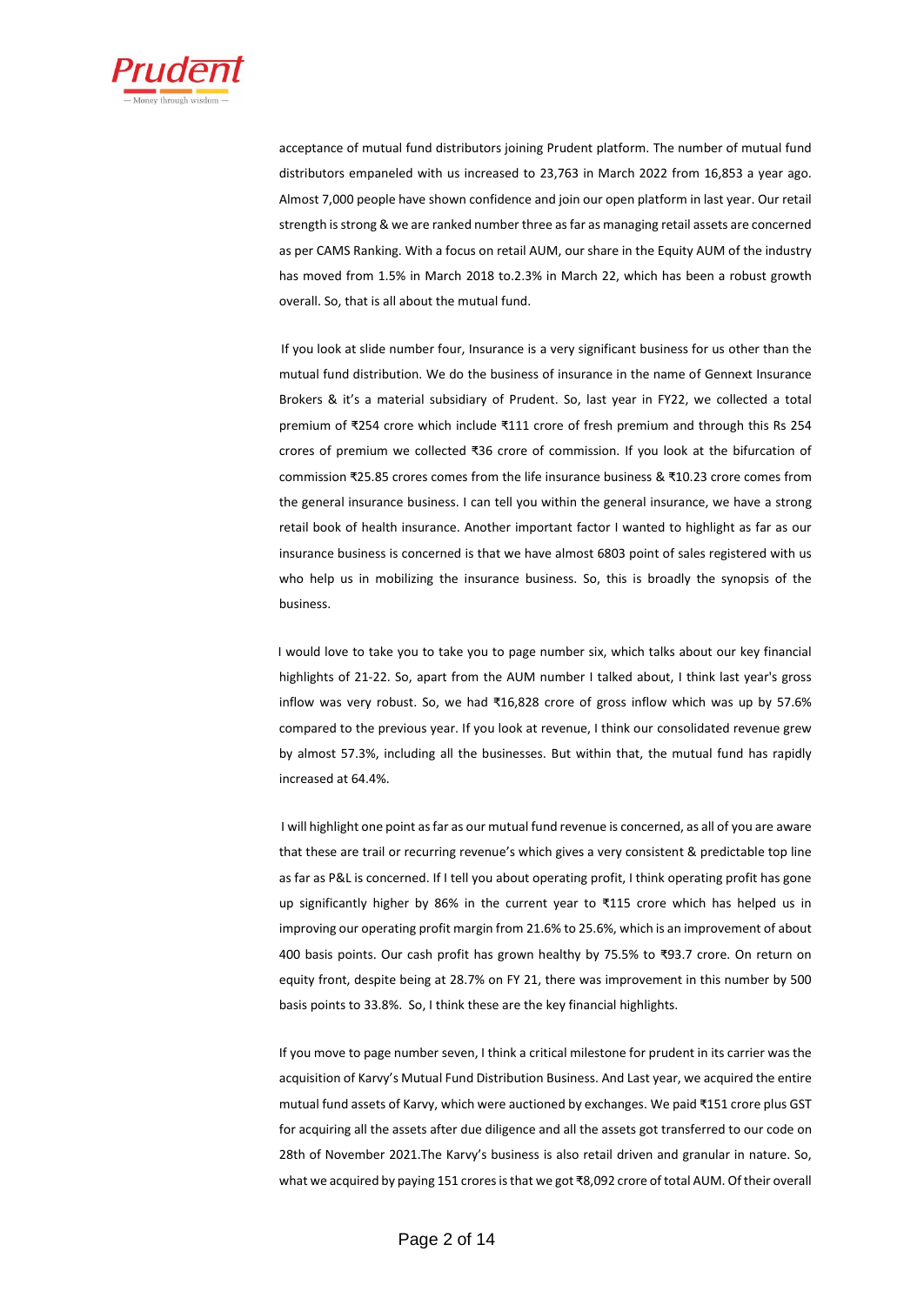

AUM, 90% is equity AUM. We acquired almost 33.87 crores of monthly SIP Book, we got 1,63,000 live SIPs for Karvy, we got 4,81,000 investors, and 8,58000 live folio's. So, I think it was a very great acquisition for us. I think that shows that we were able to deploy cash effectively. Before this acquisition, significant cash was available on the balance sheet. Fortunately, we are not required to leverage the balance sheet because the entire cash was available and that has been very, very effectively used for acquiring the Karvy assets. One point I will just want to highlight, which is important from the quarter of Q4FY22 results. Karvy assets were integrated on 28<sup>th</sup> of November. However, we received commission from AMCs for the entire month of November. On 27th March, we got communication from AMCs stating that they will claw back the brokerage from 1<sup>st</sup> November to 28th November. So, if you look at the Q4 number, there is a one-time adjustment which has happened. So, whenever I come to that point, I will just try and explain, that. This is all about the numbers.

Now, please move to, Page #8, which talks about the consolidated financial performance. So, if you look at as I already told you that the year has been very robust. So if you look at commission and fee income in totality has gone up by 59.5%. So, our top line on the commission side has gone up from ₹277 crore to ₹442 crore. Within that mutual fund, revenue has gone up from ₹231 crore to ₹380 crore which is a growth of 64.4%. Total revenue from operations which includes a mutual fund, insurance, stock broking, and other products all put together forms 450 crore which was also up by 57%. If you look at the top line grew by 57%. The operating expense expenses grew at relatively slower pace of 49.4%, which has resulted in a significant operating leverage for us. So, our operating profit has grown from ₹61 crore to ₹115 crore, which was a jump of 86.2%.

I think one point I want to highlight here is related to depreciation. So, if you look at between FY21- FY22, depreciation has gone up significantly by about 5.5 crores. When we paid ₹151 crores for acquiring the Karvy assets, I just wanted to say that ₹151 crore has been capitalized as an intangible asset in the balance sheet. These entire 151 crore will be written off in straight line method over the next 10 years which will have some impact on the depreciation side. So, if you add that amount, if you look at the cash profit of Prudent, so profit after tax is at 80.3 crores and cash profit after tax is 93.7 crores, so almost about 16% to 17% is the additional revenue comes in case of cash profit because these Rs. 15 crores right off will happen every year for next 10 years and probably from the analyst point of view I always request all of you guys to look at our cash profit rather than the profit after tax. One another important point, which I already told you that our return on equity had grown significantly from 28.7% to 33.8%. So, I am not touching basically on Q-on-Q - numbers, which we might cover in the question answers.

So, now I just want to go straight to page number 11, which gives you an idea about the Prudent as an organization. So, I think the important highlight as far as point page 11 Is that consciously if you look at the history of Prudent, we have established ourselves as pure mutual fund distributor. If you look at the last couple of years, we started moving from pure mutual fund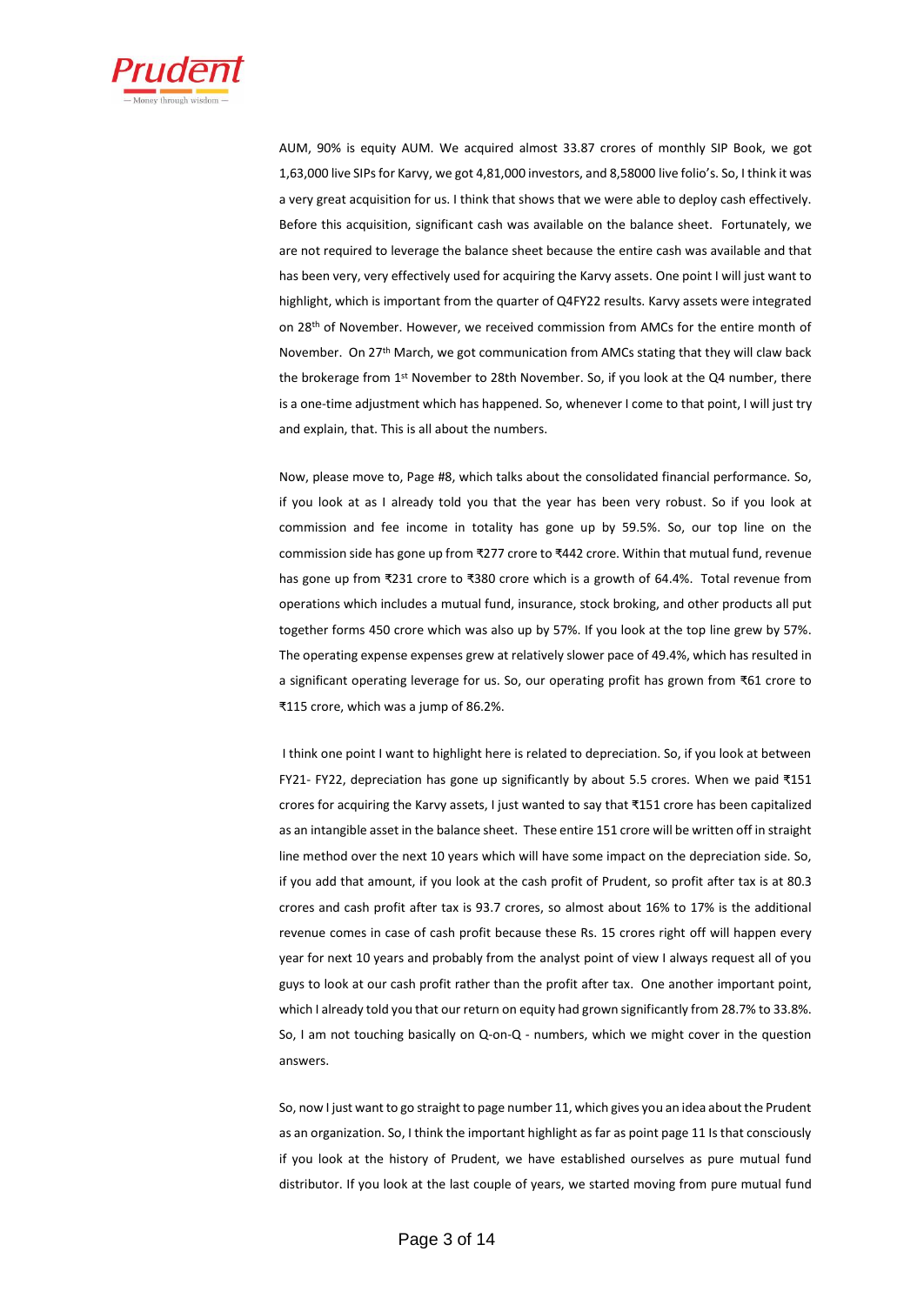

distribution player to a multiple product distribution entity. Because of that, if you look in FY19, our insurance revenue was only 0.2%, in our total revenues, which has moved to 8.19% in FY22. Insurance contribution is now in high single digits & we believe that insurance with a low base can grow strongly in year's ahead. Point of sales number is increasing very fast which will give traction to this vertical. So, all put together, we have a significant visibility of insurance to grow high in our system.

I take you to look slide number 12, which talks about key financials of the organization. Our EBITDA margin has been growing consistently, so these are the data of 4 years we have provided from FY19 to FY22. If you look at our EBITDA, has moved from 17% to 25%. If you see below that cost to income ratio; actually, this is the data which we took for expenses without the commission because commissions is a variable expense. So, if your top line increases probably in the same percentage commission will also increase. So, what is important for us to look at is how we are managing our non-brokerage expenses. So, this is the ratio which talks about our expense without commission fee divided by total revenue from operations. That is where the operating leverage has started playing in our favour. We believe that will continue to help us over time. So, which was about 26% of our cost to income ratio has come down close to 20% in FY22 and if you look at commission and fee income, it is also growing at a steady pace of 27.1%, and most heartening point is the cash flow from operations. So, this year we generated 89 crores of cash flow from the operation which is growing at a 93% CAGR in last four years. I think this is a very important parameter for us. So, this was mainly about the key financials.

I will now take out page number 15, which broadly talks about how we should look at Prudent as an organisation, what's our differentiating factors and how we should look at Prudent within the entire wealth management. So, I want to give you a little background, today if you look at the entire wealth management industry, the model which people follow is the relationship management model. Where people hire the employees, an employee manages the customer relationships and the employees are always on a fixed cost, which is very high and variable will be based on the performance. So, that is one business model. While another business model where we are, I can tell you in the same sector nobody's there in listed space. This is a unique position for us, which is aligning our interests with retail mutual fund distributors with whom we work on the revenue sharing model and these are entrepreneurs & we do not have any fixed commitment with them & share the revenue based on the business mobilized by them. We call this model as a B2B2C, which is business to business to customer model.

Globally, there is a very prominent model called the broker-dealer network where small IFAs or small mutual fund distributors align their interests with the larger players. The later who takes care of all activity other than the customer advisory.

So, the same role h has been played by the Prudent in the country today and we are very, large in that segment. I can just tell you a couple of differentiating factors between the employer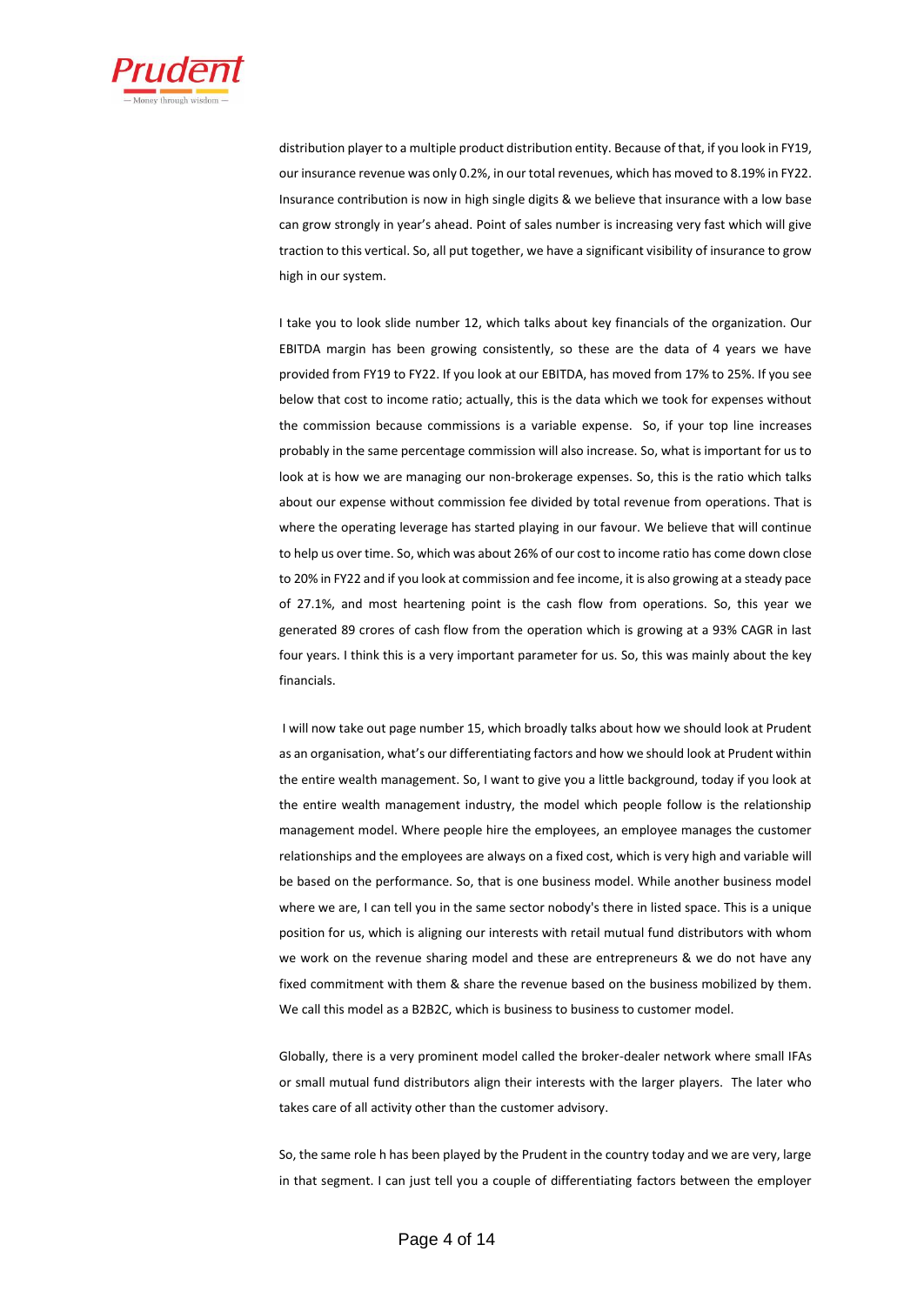

model and the entrepreneurship model is that we do not carry significant fixed cost pressure in entrepreneurship model. It is a pure variable model. Secondly these are the people who are self-motivated because they own the customer, they own the businesses, so they are continuously driven by themselves. We definitely drive them but they are the self-motivated people and once you reach a particular threshold, you continue to do business on your own. Another important thing would be in case of the MFDs they are the people who take care of customers relationships. The second would be I think it is a business which is very asset-light and we generate significant cash. So, if you look at our business model, it is required to create a branch infrastructure and create the digital infrastructure, and today, when I am talking about Prudent, has already a setup of 111 branches across the country, and we already created a very large quality platform on the digital side called Fundzbazar,, Policy World, Wise Basket, Credit Baskets. So, as far as creating digital and physical infrastructure is concerned, we have invested everything which is required to be done. Incrementally, we might require to invest a very small amount. The third important parameter is to become one stop shop solutions to our MFDs for their customers by introducing new products to our platform. So, I think these are the differentiating factors of the Prudent on the back of these; let me just tell you to take you to page number 16.

So, I think this is very, very important slide sir because this is in case of a mutual fund if you understand, we received the trail income, which is consistent you get the trail on the daily average AUM. If today my AUM is ₹50,000 crore, for example, and I am getting 1% trail of that AUM than divided it by 365 days, so I earn revenue on a daily AUM.

So, if you look at the left-hand side, it represents the daily average AUM for the entire fiscal year of FY21 & FY22. In FY22, we earned revenues on a yearly average AUM of Rs 39,847 crores. We are starting FY23 with an opening AUM of Rs 49,473 crores which is 24.15% higher than the daily average AUM of Rs 39,847 which will provide us with an immense growth leeway. So, when it comes to FY23, we start the year with an AUM which is 24.15% higher than the last year's average. So when we start the year, we already start with a higher base wherein if everything remains constant, our top line is likely to grow up by 24% only because of this number, so that was one important point I wanted to highlight.

We look at slide number 17, which actually talks about how the AUM gets constructed over a period of time. So, if you look at this, we have taken data only for the equity AUM. So, our equity last year was ₹27,049 crore and we ended the year with ₹45799 crore. So, there are three components of this growth in AUM, one is net sales which has happened during the year, which is about ₹5,079 crore which are 18.7% of my last year's closing AUM. Then ₹6,356 crore which is the marked to market gain, which is 23.5% over last year AUM, and we got the inorganic acquisition. So, the Karvy has also supported us. So, if we do not take ₹7300 crore,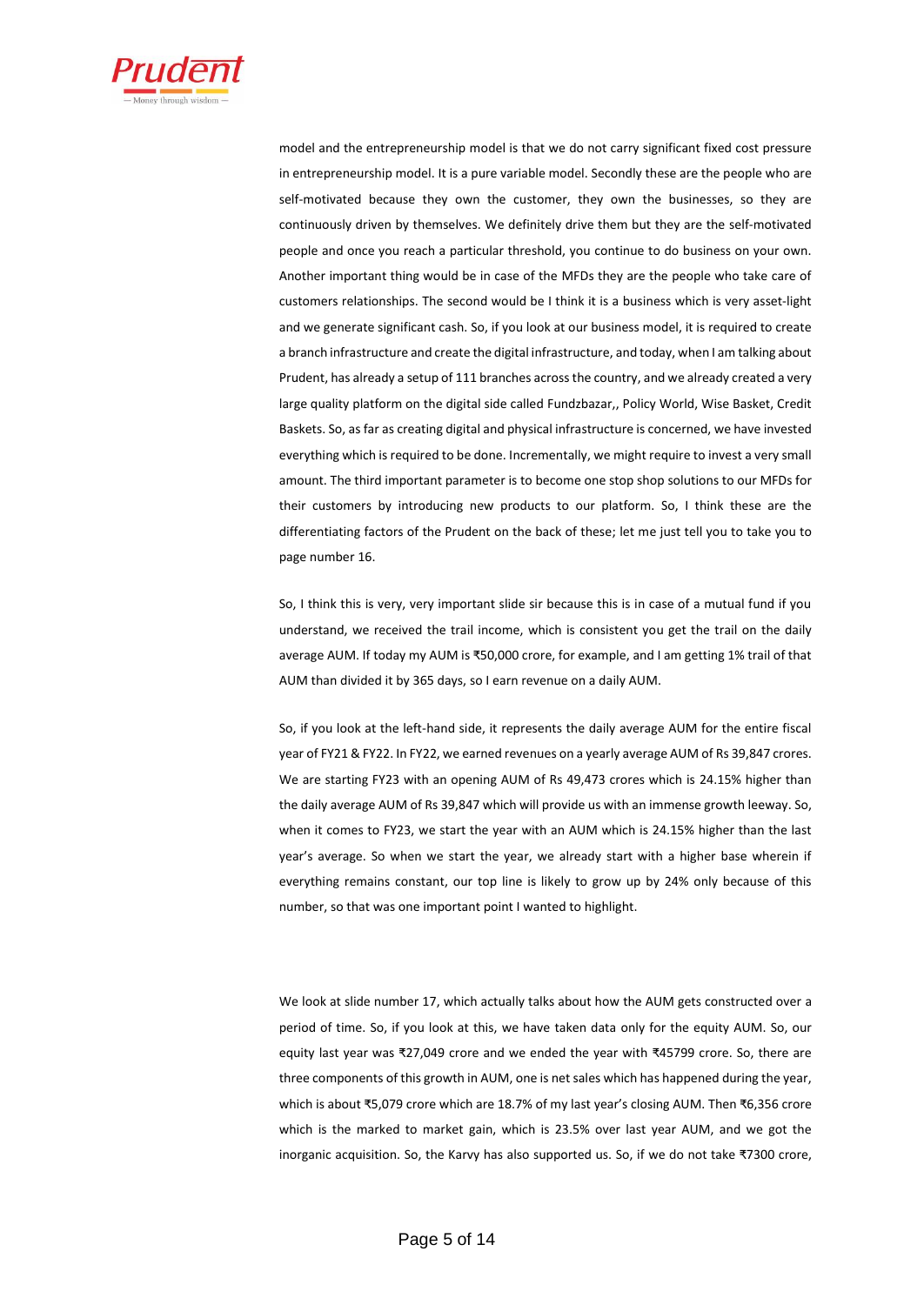

then also we had a very strong organic growth, and fortunately, we could be able to utilize the cash for acquiring Karvy. So, all put together it was a robust growth in the last year.

I think I will take you to Slide #18, which talks about how our equity AUM is doing, which is supported by a strong SIP book. If you look at this chart, which says that our share in the equity AUM of the industry has increased from 1.5% in 2018 to 2.3% in FY22. One important point I want to tell here, we always talk about a lot of noise of Direct/Passive etc. We always talked about FinTech players getting a lot of momentum, t. So, despite of there being a lot of noise around the FinTech platforms, Prudent is able to capitalize on the growth momentum & grew our market share.

So, I will now take you to page number 19, which talks about the granularity of the business/ So, one important point I want you to look at is the SIP AUM as a % to Overall AUM of Prudent which stands at 41.9 percent.. If you look at the chart below, it tells that the total gross inflow which is contributed by SIP. Now, this number is, very important. In 2021 almost 48% contribution came from SIPs. So, for eg. if I did Rs. 5000 crores gross sale then out of that Rs 2500 crores came from SIP. Just wanted to highlight that SIP shows lot of steadiness and visibility of growth. Last year SIPs contribution to gross inflows fell to 32.9% as we received a lot of lumpsum inflows due to buoyancy in markets.

Absolute SIP number has gone from 8 lakhs to 16 lakhs, which is about 20% CAGR. Monthly SIP flows has grown right from Rs. 205 crores to Rs. 418 crores. Our market share in SIP flows have increased from 2.9% in FY18 to 3.4% in FY22. This is another number to validate that in spite of there being a lot of noise around the FinTech platforms, we are able to grow very significantly.

Slide number 20 is basically about the growing number of mutual fund distributors in our system and it is very, very important because this is our backbone & a strong pillar of our growth and if you look at this, I think the mutual fund distributors of the country are showing significant trust to us. If you look at last two years chart, March 20 to 21 and March 21 to March22 in last two years alone, we got almost about 10,000 people. So, post pandemic, a lot of people has joined the platform. If you look at the right-hand side of the chart how many people are less than two years, how many people have joined between 2 to 5 years and above 5 years. So, if you look at the first row almost 45% people have joined Prudent network in last two years. So, they are still going to become stronger over a period of time. So, here are 10,000 people who have joined in last two years, but their AUM is only 11%. But if you look at their contribution to new business, it is significantly higher. So, in the new business they contribute 15% to gross sales. So, we feel there is a very strong tailwind, which is going to support our growth going forward. The chart below tells what is the concentration of partners in our system and then if you look at my top 50 partners or top 100 partners, so top 50 do not contribute even 9% and top 100 partners were contributing 13.84% for us. right. So, the concentration risk is very low.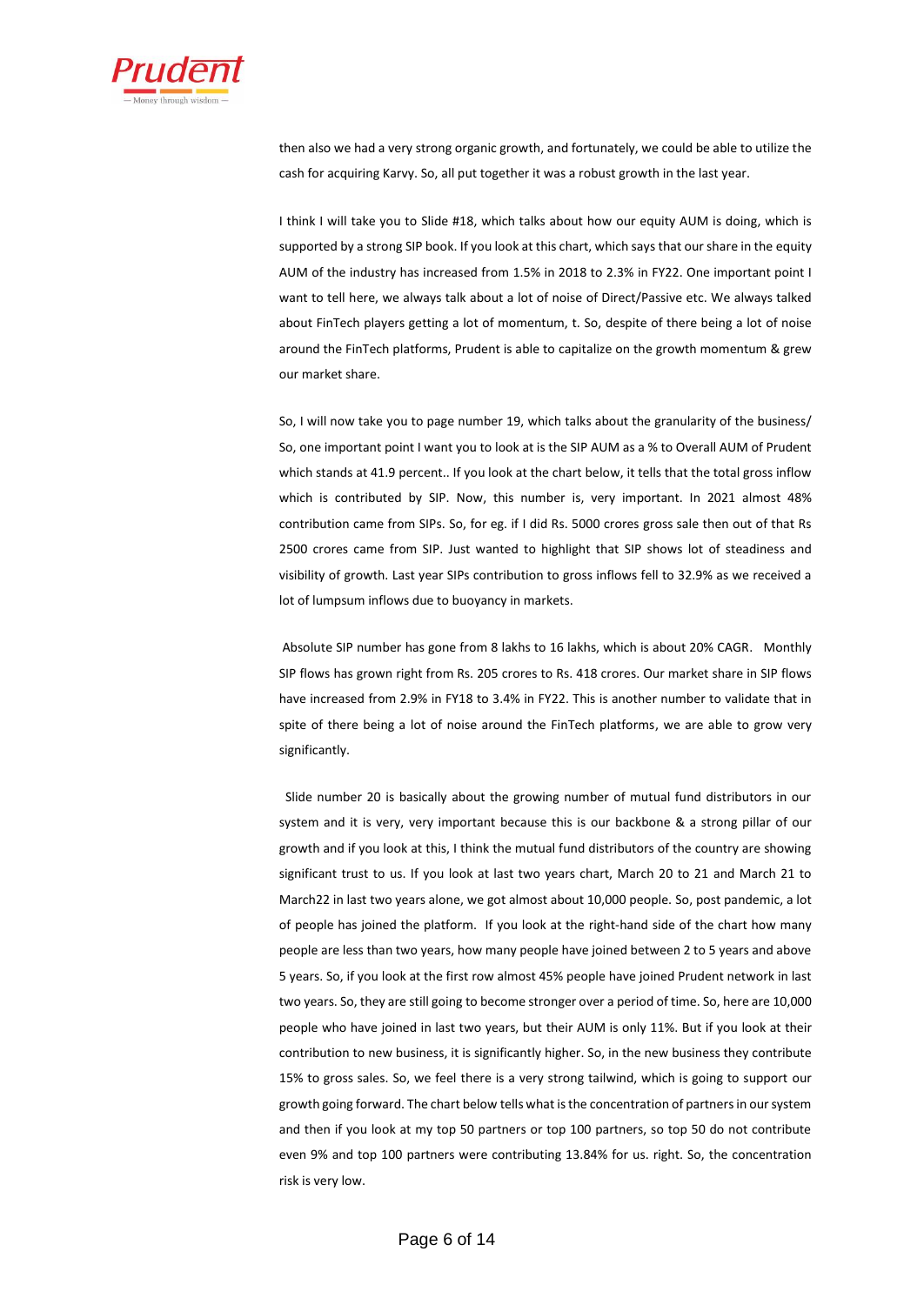

So, I think this is all about Prudent, I think I just come to the last slide which is the slide number 21 which talks about finally, if you look at the road ahead and what is the growth momentum, what are the levers of growth, it is not related to any forward-looking statement. But I think this is a business which is purely a recurring trail driven model where you can have a lot of sustainability. There are four five points I wanted to say, which will help us in consolidating our position and generating significant top line as well as bottom line growth. So, first point is that our opening AUM of Rs. 49,473 crores as on April 1st 2022 is 24.50% higher than last year's average that is going to help in our top line by same percentage if everything remained constant. Second is my SIP book which gives me a strong visibility. So, my opening AUM is 49,473 crores and my SIP flows is going to be Rs 5000 crores which is almost about 10.1% of opening AUM. Third important point is as I explained, we are moving from a single product to a multi-product with the help of 23,763 distributors, we will be able to actually scale our product, and which will definitely help significantly in the cross selling opportunities. Fourth point is, within the last two years, about 10,000 mutual fund distributors joined us. If you look at the last five years, we got almost 75% of mutual fund distributorsthat joined us. Their contribution to the overall AUM is 36% only. So, very strong tailwind has been created by us who has joined the Prudent bandwagon, and I am sure they will definitely start contributing significantly over a period of time. Last but not least, it is a company which generates significant cash. Last year we got an excellent opportunity and we wereable to capitalize that on acquisition of Karvy. Going forward, we believe we will continue to generate significant cash which will open a door for us for inorganic opportunity and rewarding shareholders. So, thank you very much. With this, I will just open the floor for Q&A.

Moderator: Thank you very much. Our first question is from line of Shivani Singh from Wisdom Capital. Please go ahead.

**Shivani Singh:** Sir, I have two questions. My first question is can you tell me the commission structure for MFDs. How is it structured and we have quite young MFDs. So, would commission increase over time once we extend our relationships.

**Shirish Patel:** Basically, commission structures are not based on the vintage with the company. It is based on the assets or the AUM with the company. For the last 10 years we are following this kind of model. As and when the selling partners' AUM increases, the shares of the commission also increase. At the same time, we keep on adding more and more distributors, so on an ongoing basis to those who are starting fresh obviously their share is lower. But as you asked the question that with the recent addition of the sub-brokers over a period of time the commission structure should increase- I think my answer would be no.

**Shivani Singh:** Okay. Thank you for answering this, and my second question is, sir, I want to know the roadmap we have going ahead as we generate cash, how we plan to utilize it, and how we are going to invest it.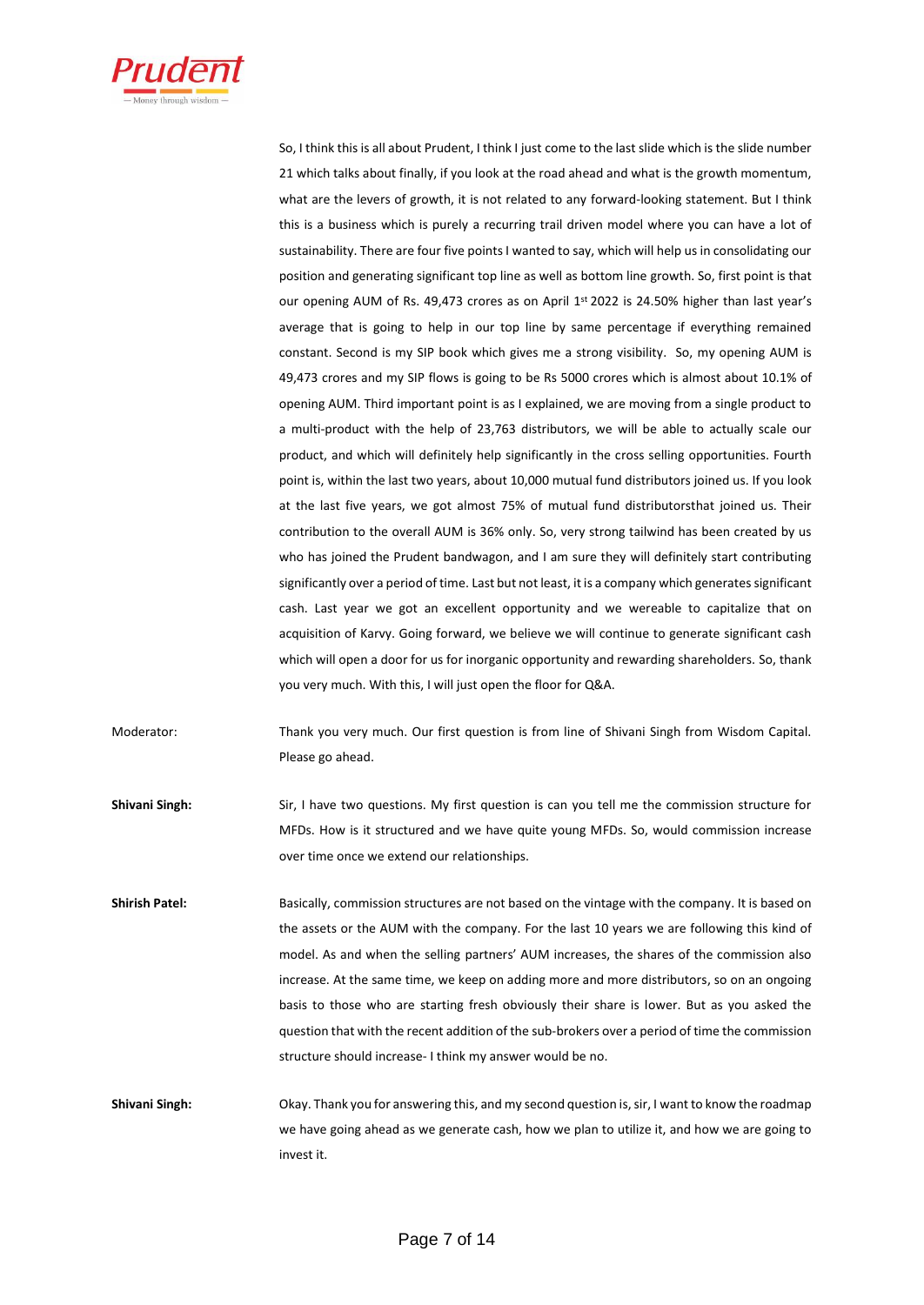

| Sanjay Shah:          | Actually, if you look at the cash that was available till last year, has been used by us effectively |
|-----------------------|------------------------------------------------------------------------------------------------------|
|                       | in acquiring Karvy. Probably, we believe this is the industry that is growing rapidly. Still, with   |
|                       | this rapid growth, I think consolidation is probably visible and we would like to keep that cash     |
|                       | balance strong to do some acquisitions. So, we will probably give a year or two years to explore     |
|                       | some quality opportunities. Otherwise, we will go to the board to find the solution.                 |
| Moderator:            | Thank you. Our next question is from the line of Lalit Deo from Equirus Securities. Please go        |
|                       | ahead.                                                                                               |
| Lalit Deo:            | Sir, my first question is we recently read about some news flows about front running in the          |
|                       | mutual fund industry. Have you seen any impact on the recent inflows which we are garnering?         |
|                       | Sir, we have been reading news about the front running, and controlling one of the mutual            |
|                       | funds so, there was a bit of negativity towards the industry. So, are we seeing any impact of        |
|                       | that in the mutual fund inflows which we are getting in April and May?                               |
| <b>Shirish Patel:</b> | I can talk about our business, not about the industry. Looking at our business, we have not seen     |
|                       | any impact because of all this news. We looked at our numbers in the last few months and the         |
|                       | net sales number are better. So, I don't think that any impact on the negative news coming in        |
|                       | the industry has impacted our flows.                                                                 |
| Lalit Deo:            | Sure, sir again, in the first quarter, the NFOs are not being as we understand there are limited,    |
|                       | no NFO. So, how do we project as gross and we also net fund flows for FY23?                          |
| <b>Shirish Patel:</b> | Gross and net, flow as I said, I think if I din;t hear your question right.                          |
| Lalit Deo:            | Sir, I was saying, because in the first quarter and was not there, will you see any impact on the    |
|                       | business because of non-NFOs.                                                                        |
| <b>Shirish Patel:</b> | NFOs, if you are talking about last financial year, there were many NFOs that has supported the      |
|                       | industry in terms of gross flows, as well as some part of net flows also. Our business, the          |
|                       | contribution of NFO in the total gross sales, we believe is lesser than the industry share. So, we   |
|                       | don't have much focus on the NFO side. The last two months, gross flows & net flows are better       |
|                       | than same month's last year. Yes, NFO many times make some impact on the sentiment side &            |
|                       | helps to activate our channel, but there is no specific impact of not having NFOs in the last two-   |
|                       | three months, but starting July, we believe that there are a few NFOs lined up. So, if the first     |
|                       | quarter probably that will be recovered in next quarter.                                             |
| Lalit Deo:            | Given that the markets have remained volatile in the last two months, sir, are we seeing any         |
|                       | risk for SIP close, or how are we reading about the SIP inflow?                                      |
| <b>Shirish Patel:</b> | Despite the market being volatile, our SIP inflows are positive for the last two-three month. On     |
|                       | the net book also, we are growing, so even SIP book as of March, and as of now, I think the          |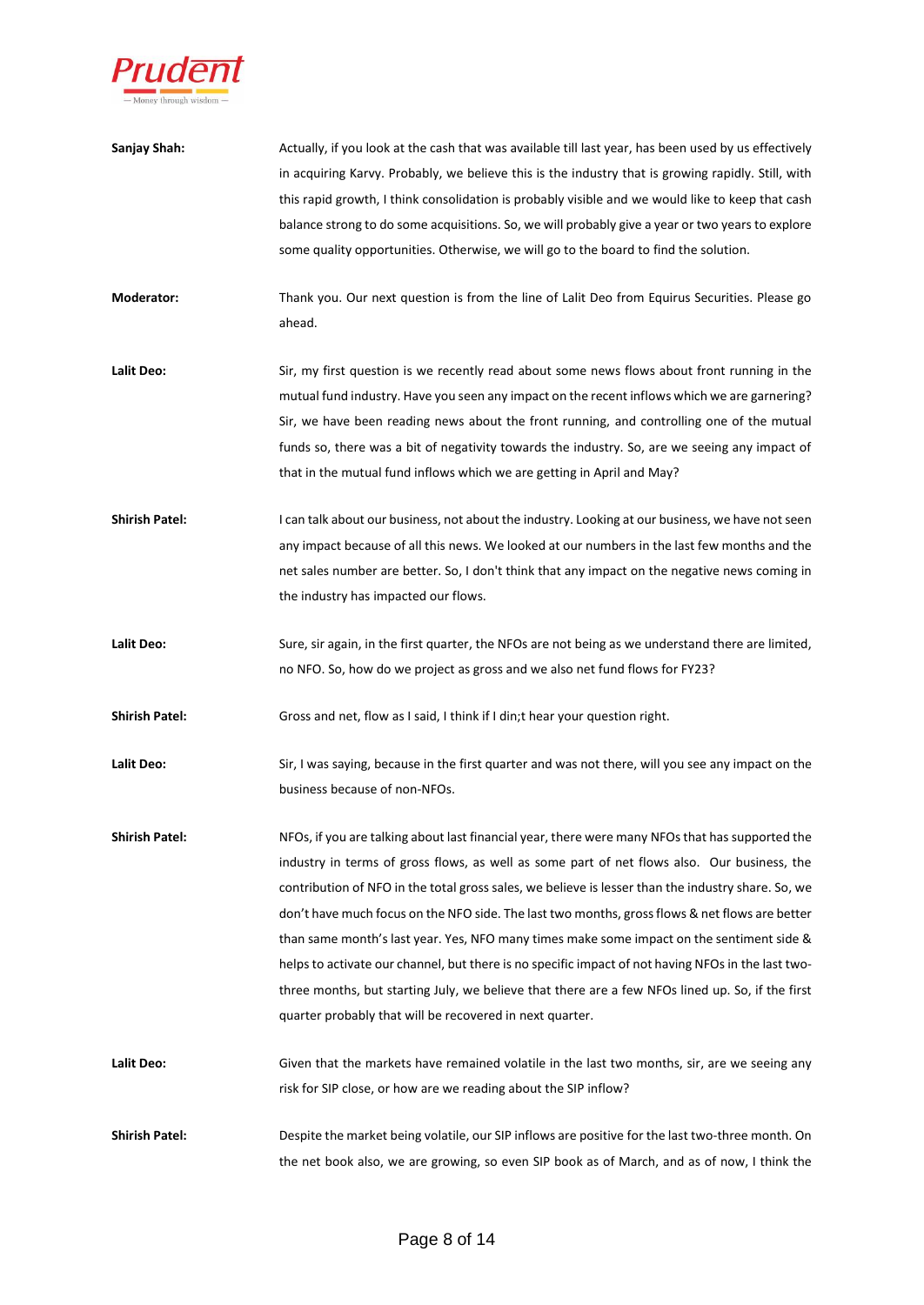

book has grown. Over a period of market cycles, more investors are becoming mature, assuming that this kind of volatility is there for a few months or a few quarters probably that might not impact the SIP flows. But if market volatility continues for a longer-term, then probably we may see some kind of volatility on the SIP flows

**Moderator:** Thank you. Our next question is from the line of Rohan Mandora from Equirus Securities.

**Rohan Mandora:** In your introductory remark, you alluded to claw back from the Prudent in November. Sir if you can quantify the amount of claw back and the net impact on the P&L level because of that.

**Sanjay Shah:** So, Rohan, I think it is the approximate number, which I can tell you about Rs. 3.4 crore is the top line which has been clawed back by the AMC. Either in the month of March or in the month of April and against that in November we paid 97 lakhs to the channel partners which was related to the Karvy business that also be recovered from those channel partner so if you look the top line impact is about 3.4 crores and bottom-line impact is about 1.24 crores in the month of March. So, actually if you look at when you want to compare Q3 and Q4 I think the impact on the top line will be the Rs. 3.4 crores multiply by 2 because for your next quarter it was plus Rs. 3.4 crores and in this quarter, it is minus so here we have to plus and in next quarter we have to minus. So, it's actually a 7% impact because last quarter topline was 107 crores against that if you look at the 7 crores input it is almost about 7%.

> So, it is one-time impact so the bottom line is impacted by Rs. 2.4 crores, top line is impacted Rs. 3.4 crores, that's a onetime impact so if you look on the totality, I think it's impacted by 3- 3.5% on 80 crores P&L.

**Rohan Mandora:** And sir, in terms of the business the year mix which is currently origin in-house what was that mix out of the total Rs. 49,000 crores of AUM. Sir the AUM which is a originated by not by the MFDs but by the employees which earlier was around high single digits of the year. So, where would be that mix be now as of FY 2022 end.

**Shirish Patel:** We will see almost 8% currently contributed by B2C channel and 92% is contributed by the B2B business.

**Rohan Mandora:** Okay, because Karvy had a relatively higher share of B2C direct to customer so despite that it has fallen to 8%.

**Shirish Patel:** Earlier we were around the 9-9.5% in B2C as you say that the Karvy has a bigger share of B2C by right now is almost 8% in B2C and 92% in B2B.

**Rohan Mandora:** Sir lastly, what do you understand about the RM bandwidth that we have now, how it is split between say servicing the MFDss of greater than two-year vintage originating new MFDs and servicing the new MFDss or having a new MFDs who are having vintage below two years? How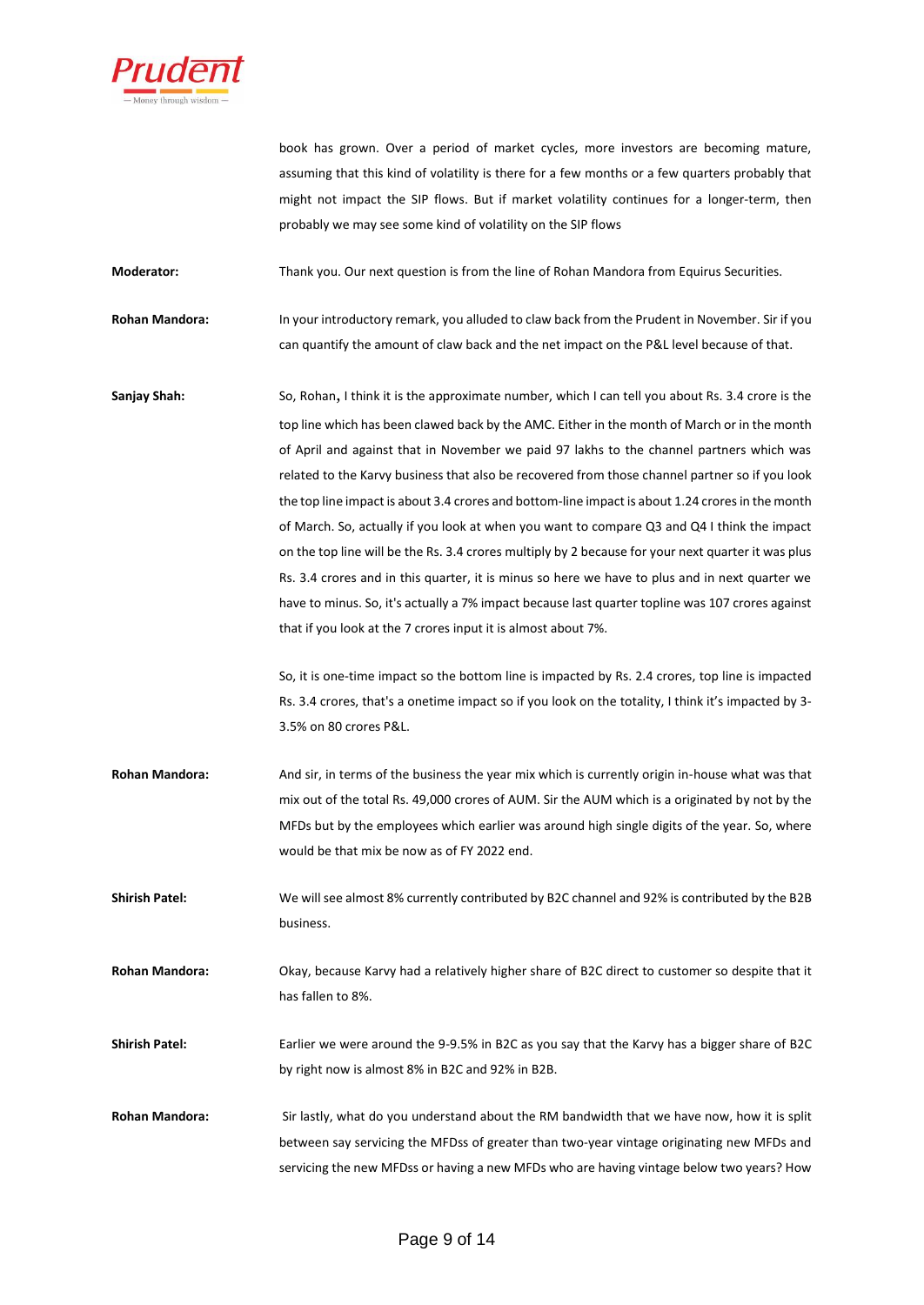

should we look at that and in terms of the capacity that is available and the productivity that can flow in from that segment of less than two years MFDs?

- **Parth Parekh:** So, as a trend we believe that two things are happening because of this online adoption. The bandwidth of RM has increased. Earlier, everything used to be manual, physical meeting used to be there, a number of transactions which used to happen in the mutual fund were more on a physical side. Two things have happened- One majority of the mutual fund transactions have moved to online, so the servicing availability at the branch level has increased. Secondly, earlier the communication or distributor meeting or the channel partner meeting used to be only physical mode. Now because of various online modes available and acceptability of online meeting modules, the bandwidth of RM also has increased so that one single RM can handle more and more distributors now. The second question- irrespective of the market condition every year there is always a focus on adding new distributors in our kitty. All over RMs are having KRA to recruit also the new distributors every year. So, that focus always remains. Servicing is one part but partner acquisition also remains our primary KRA as well.
- **Rohan Mandora:** And sir **l**astly, could you share the data keeping question what is the split of trade payables and receivables across businesses as of March?
- **Chirag Kothari:** So, with regard to trade receivables, the total amount was 93.75 crores, out of that 43.36 crores pertains to mutual fund business. So, outstanding from AMC is at Rs. 43.36 crores and the balance receivable is from some broking clients. So, as you are aware, this is a consolidated number and Prudent Corporate, Prudent Broking and Gennext are the key component's. So, the number is from Prudent Corporate & Prudent Broking. With regard to trade payable total outstanding is 120.56 crores so out of that 44.76 crores are payables to MFDs and Rs. 75.67 crore pertains to the stock broking client.

**Moderator:** Thank you. Our next question is from line of Neha Sharma from Pearl Globe. Please go ahead.

- **Neha Sharma:** Sir, my question is, what would be a steady-state, a steady-state number of EBITDA margin, as we have seen our margins have expanded this year, can you throw some light on that? That would be very helpful.
- Sanjay Shah: See your question is, what is EBITDA margin or how much EBITA margin are we going to sustain that inflation? We believe that operating leverage is going to play out in our favor. I will just give you one example, I already told you that you could look at my March AUM and the SIP book. I assume that even if you assume the same number to remain constant, my topline can grow by about 25 to 30% in that range, while we already completed our FY22 review, and the total salary is likely to grow up by about 11.75%. to 12%. See if you look at the major cost component in our business is the employee cost and then all of the administration cost which are pertaining to rent and others which is very small and that is not likely to grow more than 5 to 7% or 8%. So, overall, I believe that the operating leverage will continue to play out in our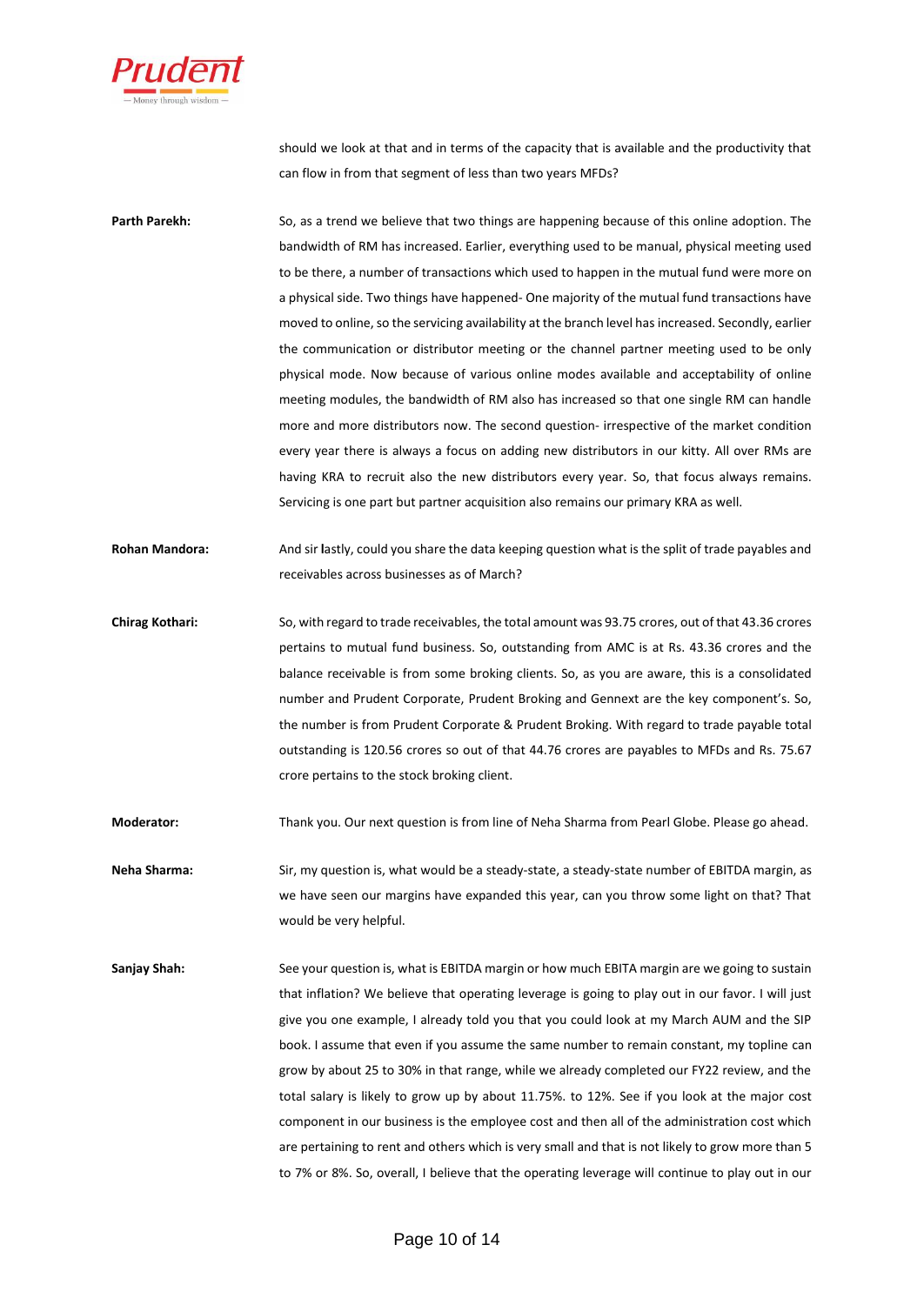

favor and hence EBITDA margin will continue to grow. At least the near-term visibility is very clear.

**Neha Sharma:** Okay. Do you think that this margin is sustainable or there is further scope of expansion?

Sanjay Shah: So near term I believe the margin is sustainable because virtually because if you look at it's an industry, which is going at the rapid pace. So, your call has to be if you believe that the industry will grow at a higher double digit over the period of next five years that is number one and number two is within that what is the potential scalability which we have without spending a lot of money on the infrastructure as well as on the operating side. So, I think second question, I am very clear that we created a lot of infrastructure on digital side, physical size, we have the quality in house team who is handling this customer servicing and so all that part is very steady & we need not spend much. On the top line if you look at the industry estimates, we believe industry is likely to grow at a very rapid phase & within the industry we have grown significantly at a better pace if you look at any period of growth, we have shown our capacity to grow at rates better than the industry. So, growth is good on mutual fund distribution side. On the insurance side, we have seen that potentially we are feeling that the significant growth trajectory is still visible & so if we combined both factors- topline visibility is good. I think operating costs will remain control.

**Shirish Patel:** One more point, we would like to say that last few years our focus on adding multiple products has increased. As Sanjay Bhai, already said that infrastructure is ready. At the ground level we have 111 branches & the back-office support is in-place and, 23,000 MFDs are working with us now and when we add any new product, the additional cost incurred in launching a new product is very low. So whatever we get as a business adds to our net margin. With that logic also, we believe that operating margin or operating leverage will sustain or improve.

**Moderator:** Thank you. Our next question is from the line of Ansuman Deb from ICICI Securities. Please go ahead.

**Ansuman Deb:** My question was regarding the employee cost. So, this has jumped this year for many reasons. Obviously, we have grown also, so if you can just give us some guidance on the way ahead for employee costs and also in terms of the number of employees, which are there in various business divisions, in the sense that when we expect going ahead operating leverage to play out this number has to be more or less stable or not grow at that rate, because this is the main item of cost. So, if you could just spend some discussion on the employee cost, it will be really helpful.

**Shirish Patel:** So, if you look at employee cost our major employee cost comes by way of the sales team. If you look at the cost in last financial year or rather, I would say the last few years we kept on adding more and more branches and in our IPO presentation, we had shown that in the sales, last four financial year, we added almost 50% of the sales team member. Now we are sitting at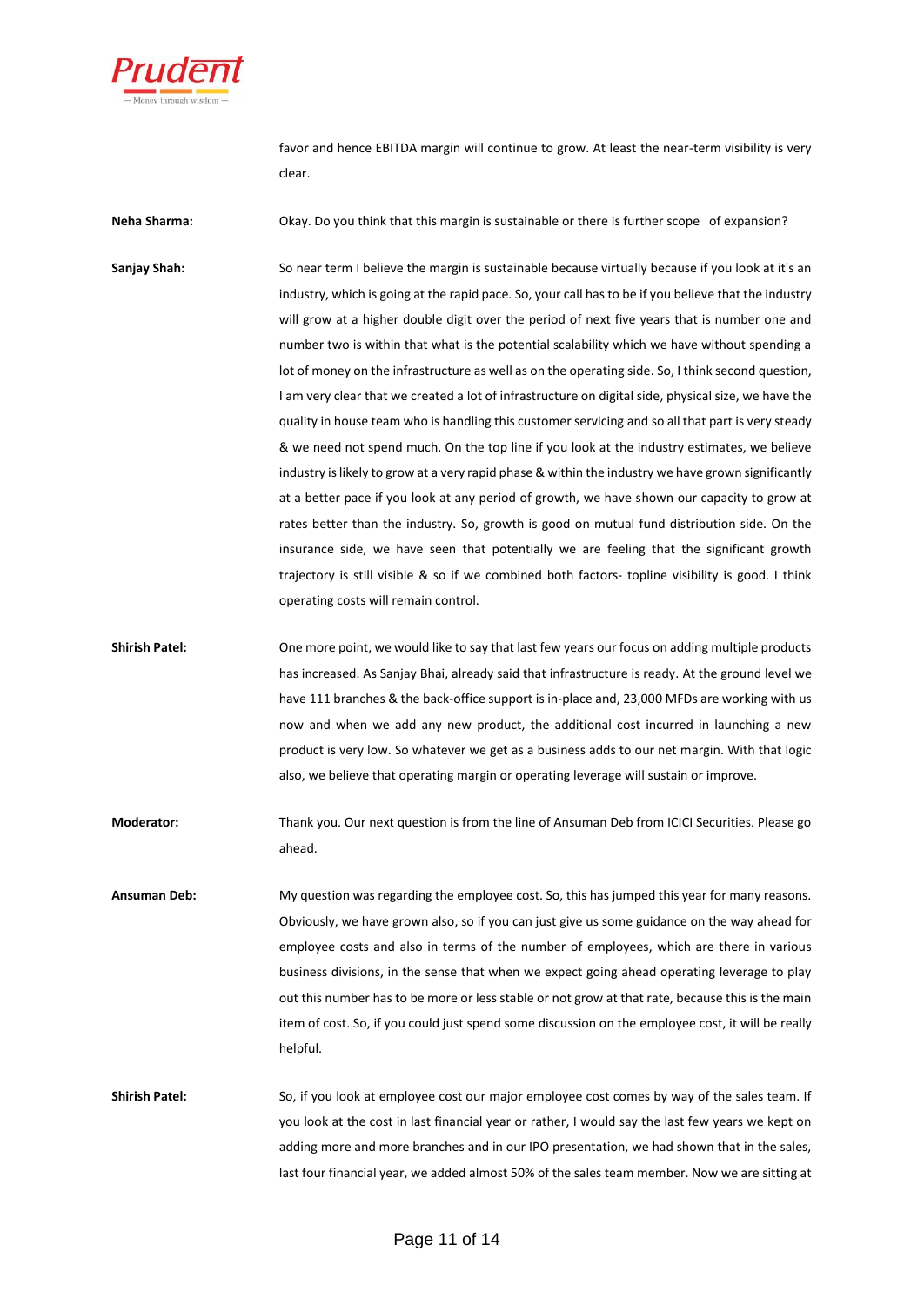

such a situation that incremental manpower required for servicing is very negligible. So, those who are not contributing to the revenue side, adding that kind of manpower requirement will be very insignificant. To cater to our existing set of distributors, there is no need to add any manpower, whatever manpower we are intending to add in this financial year that is mainly if we add new branches or if we believe that there is a potential in any branch or any market, wherein by adding one more manpower, we can get more distributors. So, that kind of things are happening. Percentage cost escalation, because of the planned manpower growth is very less and as Sanjay Bhai already said the wage bill additions for this financial year could be in the range of around 11 to 12%. Additional manpower plan, probably the total cost could be in the range of 13 to 14% escalation on the employee costs. As long as we believe that revenue growth is higher than 13-14%, operating leverage will play out.

- **Ansuman Deb:** Just a follow up on that in the sense that apart from this sales force as the people in your employees were catering to the CRM holders, apart from that, the internet properties etc. would have very little employee cost involved with them.
- **Shirish Patel:** Current infrastructure can cater to the increased business volume as well as assuming a normal growth what we are talking about 20, 30, 40% growth in the volume, we do not require to add any manpower in the servicing line. However, assuming that the volume becomes two times three times probably that time we might have to add 10% 20% of the manpower, but in the normal business situation, as we said that servicing staff or the servicing manpower apart from those who are in sales is very insignificant.

**Ansuman Deb:** Right and you said it was like 13% kind of growth in employee cost which can happen.

**Shirish Patel**: Yeah, of course it can happen in this year.

**Moderator:** Thank you. Our next question is from line up Akshay Che from Exponent. Please go ahead.

**Akshay Che:** Sir I want to understand if we have a long-term trend year. Let's say look at FY17-18 your revenue as a percentage of your AUM. How has it changed only on the mutual fund business or equity part of the mutual fund business that needs to be more specific compared to let's say FY22? How has it evolved? How has it grown. that would be great to hear some trends on it?

**Shirish Patel:** Basically, I think these two features are not comparable. Two reasons I will say. Till FY19 to be specific October 2018 there was up front revenue in the mutual funds. So, whatever business we used to do during that time we used to get the upfront revenue as well. Secondly, from April 2019, there was a TER cut in the industry on the entire book, if you look at the total commission had come down by almost 15-16 basis points. That is a reason even if you look at total revenue growth in 19 and 20, probably you might see that gross revenue growth was not there mainly because there was a cut in the TER and hence the brokerage was reduced on the book and second is the earlier upfront revenue in 2019 and 2020 there was an adjustment.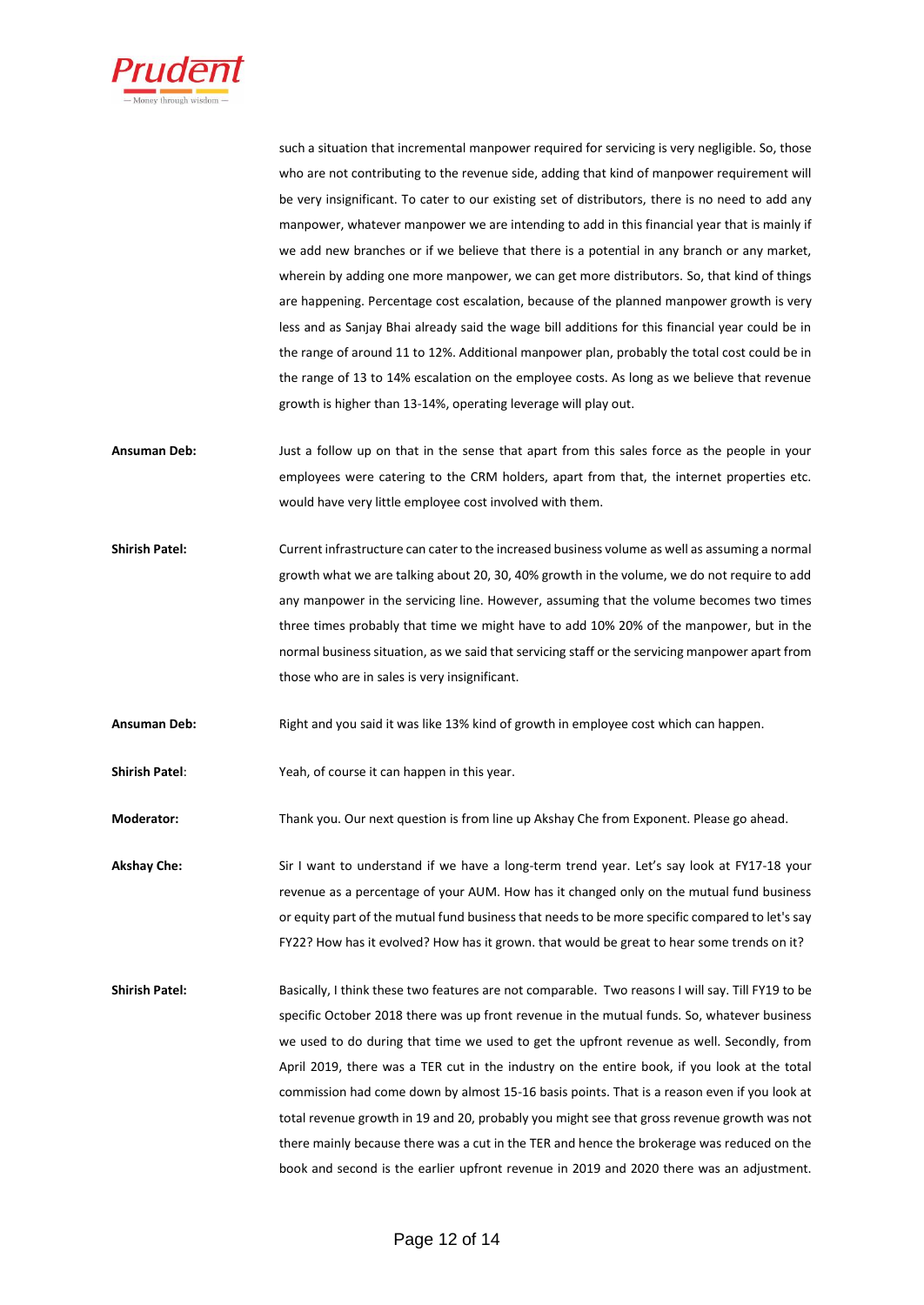

During those days, there was two components of the commission that was an up-front and a trail and now only there is one component that is a trail. The trail we earn on current assets are equal to better than the trail we used to earn earlier. So, trail has not come down in last two three years rather it has gone up.

**Akshay Che: I**f you could say after regime change how has it changed to let's say X month. So, from the quarter after that to now, how has it changed or is it expanded?

**Shirish Patel:** So, basically from 2019 onwards if you will now compare with will after 2019 how the yield has moved up there are two three things, I would attribute towards that obviously, as we all know that with higher or increasing the size of the scheme, the Commission reduces or the chargeability or to the scheme also comes down by the AMCs as well and hence the commission comes down but this is the ongoing process that every month AMCs will reduce assuming that this AUM size goes up the **TER** ratio comes down hence the commission level on the scheme may come down. So, from 2019 onwards every month the new business whatever we are doing new business is already priced in so it is not like that we just changing the size of the scheme might further commission people down it is not happening because whatever business we have done, it is not getting impacted whatever new business we will do that will be based on the new commission what the AMC is announcing now, if I look at the trend in last three years, probably the trend is still stable. I won't say that the trend has come down. Two reasons again I would say because many old assets which were there prior 2019 where the upfronts were taken, on those assets that trail commissions receivable were lower rather I would say that last two-three years whatever money is moved out and come in, probably the commission chargeability on those assets has gone up. There was loss on upfront may be because of repricing that will say that because of the churning that has helped to increase the yield. Net in last two-three years, I think the yield on the asset is same that there is no difference. Incrementally also, we do not see there will be a major change. As I say that every month yield is adjusted because the new business is happening on the new rates only. Look at the trend even if you look at my last year's business also, to almost you can say that 25% of our AUM whatever is AUM end of the year or the beginning of the year, 25% by way of the new business last year. So, we take last year's AUM so almost 25% is on our new pricing so this is the ongoing process, we do not see there will be a major impact on the yield price. Having said that, going forward, we do not see that the gross yield might improve. Gross yield might not improve but the mutual fund side, but when you look at Prudent as a consolidated level, because of our focus on other products because of the cross-selling opportunities, what we are looking at, of course the yield on the Prudent total portfolio might go up but not on the mutual fund portfolio.

**Akshay Che:** So, sir just as a small clarification. So, let's say if I invest one crore rupee in 2019, when scheme has a certain expense ratio, the commission percentage is decided at that point and then irrespective of the TER of the scale, the Commission gets fixed at the basis of that one crore AUM growth right. Is that correct?